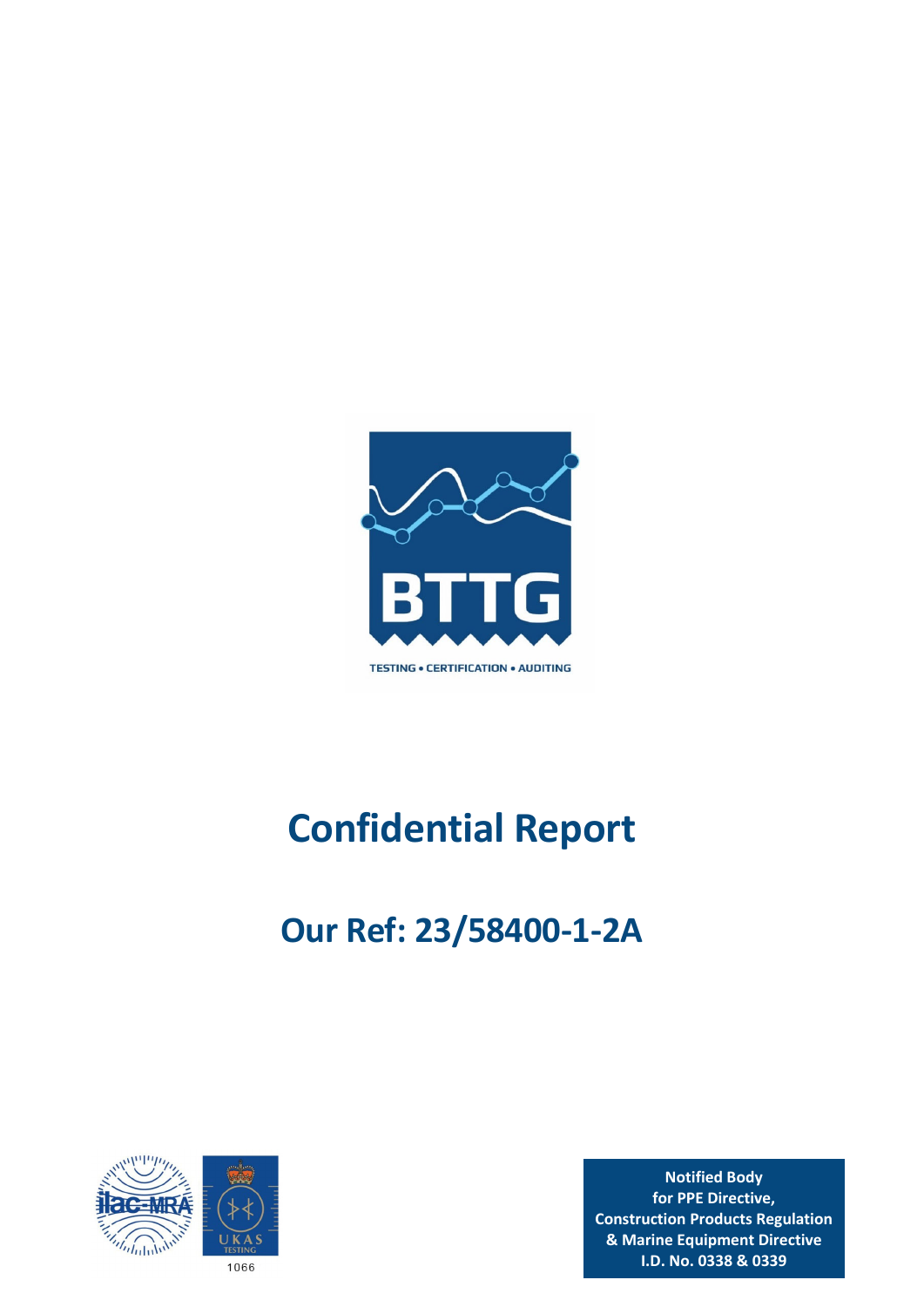|                                           | Wira House, West Park Ring Road, Leeds, LS16 6QL, UK.<br>Date:<br>Our Ref:                                                               | Telephone: +44 (0) 113 259 1999<br>Email: info@bttg.co.uk<br>: www.bttg.co.uk<br>15 April 2021<br>23/58400-1-2A |
|-------------------------------------------|------------------------------------------------------------------------------------------------------------------------------------------|-----------------------------------------------------------------------------------------------------------------|
| <b>TESTING . CERTIFICATION . AUDITING</b> | Your Ref:                                                                                                                                |                                                                                                                 |
|                                           | Page:                                                                                                                                    | $1$ of $6$                                                                                                      |
| Client:                                   | <b>Kvadrat A/S</b><br>Lundbergsvej 10<br>8400 Ebeltoft<br>Denmark                                                                        |                                                                                                                 |
| Job Title:                                | Fire Test on One Fabric Sample                                                                                                           |                                                                                                                 |
| Clients Order Ref:                        |                                                                                                                                          |                                                                                                                 |
| Date of Receipt:                          | 29 March 2021                                                                                                                            |                                                                                                                 |
| Date Test Started:                        | 09 April 2021                                                                                                                            |                                                                                                                 |
| Description of Sample:                    | One sample of fabric, which was referenced by the client as;<br>Atrium Outdoor, stated to be 100% Trevira CS with water repellent finish |                                                                                                                 |
| Work Requested:                           | We were asked to make the following fire test:<br>BS 7176: 2007 + A1:2011 (Low Hazard)                                                   |                                                                                                                 |

subcontracted test, UKAS accredited

\*\* subcontracted test, EN ISO/IEC 17025 accredited

not UKAS accredited

Note: This report relates only to the samples submitted and as described in the report.

Shirley® Technologies Limited. Registered Office: Wira House, West Park Ring Road, Leeds, LS16 6QL. A company registered in England & Wales with company number 04669651. VAT Number GB 816764800. BTTG™ and Shirley® are trade names of Shirley Technologies Ltd. The supply of all goods and services is subject to our standard terms of business, copies of which are available on request. Our laboratories are accredited to EN ISO/IEC 17025.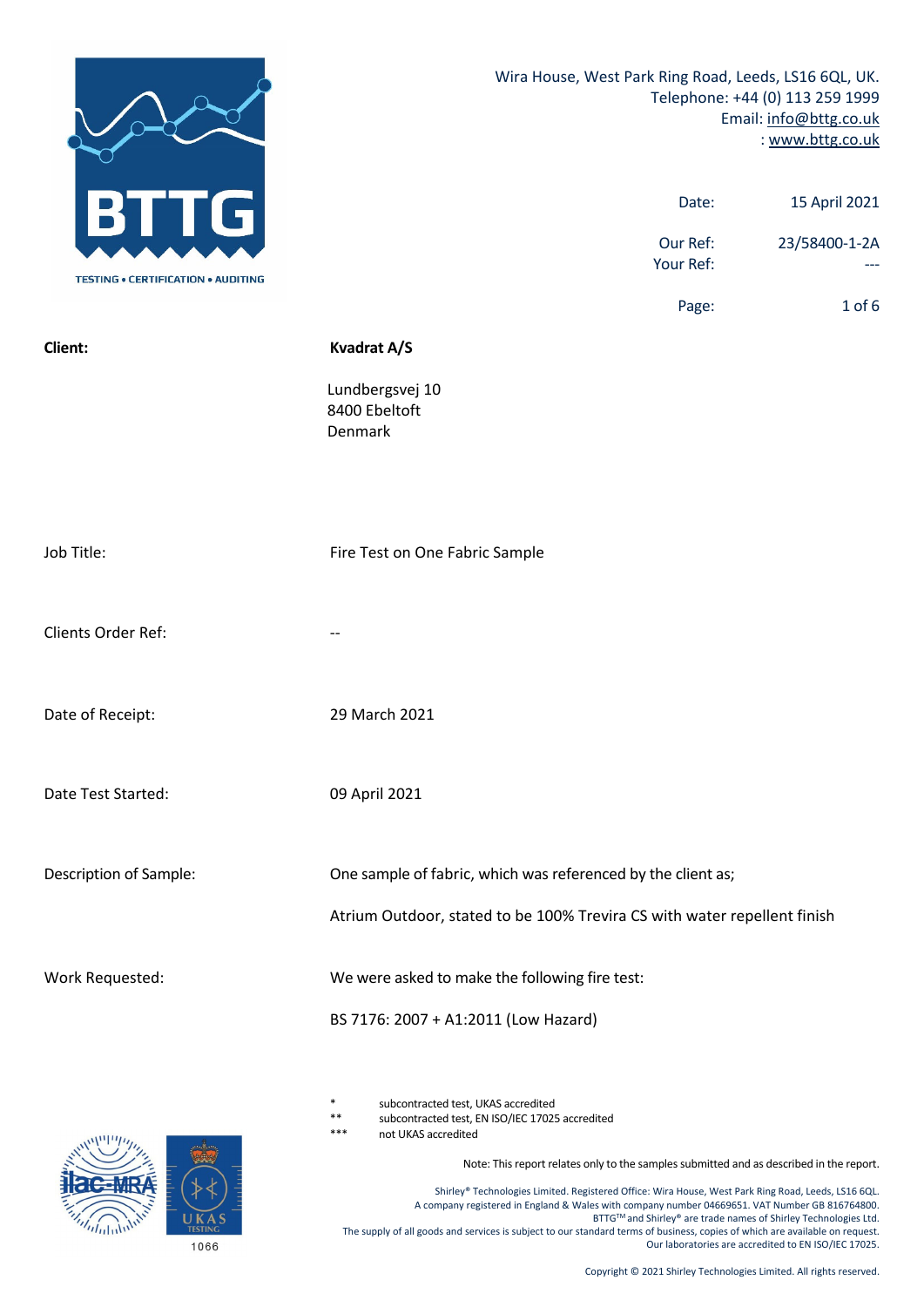

Wira House, West Park Ring Road, Leeds, LS16 6QL, UK. Telephone: +44 (0) 113 259 1999 Email: info@bttg.co.uk : www.bttg.co.uk

| 15 April 2021 | Date:                 |
|---------------|-----------------------|
| 23/58400-1-2A | Our Ref:<br>Your Ref: |
| 2 of 6        | Page:                 |

**Client: Kvadrat A/S**

### **Specification BS 7176: 2007 + A1:2011 Resistance to Ignition of Upholstered Furniture for non‐ domestic seating by testing composites using BS EN 1021:2006 Furniture – Assessment of the ignitability of upholstered furniture Parts 1 and 2 (Low Hazard)**

#### **Pre‐Treatment**

The sample did not have a flame retardant treatment therefore it was not subjected to a water soak pre‐treatment

#### **Conditioning**

The materials for testing to Source 0 and 1 were conditioned and tested in the environments specified in Clause 7 of BS EN 1021:2006.

#### **Foam Used**

The sample was tested over combustion modified polyurethane foam with a density of approximately 35-36kg/m<sup>3</sup>.



Shirley® Technologies Limited. Registered Office: Wira House, West Park Ring Road, Leeds, LS16 6QL. A company registered in England & Wales with company number 04669651. VAT Number GB 816764800. BTTGTM and Shirley® are trade names of Shirley Technologies Ltd. The supply of all goods and services is subject to our standard terms of business, copies of which are available on request. Our laboratories are accredited to EN ISO/IEC 17025.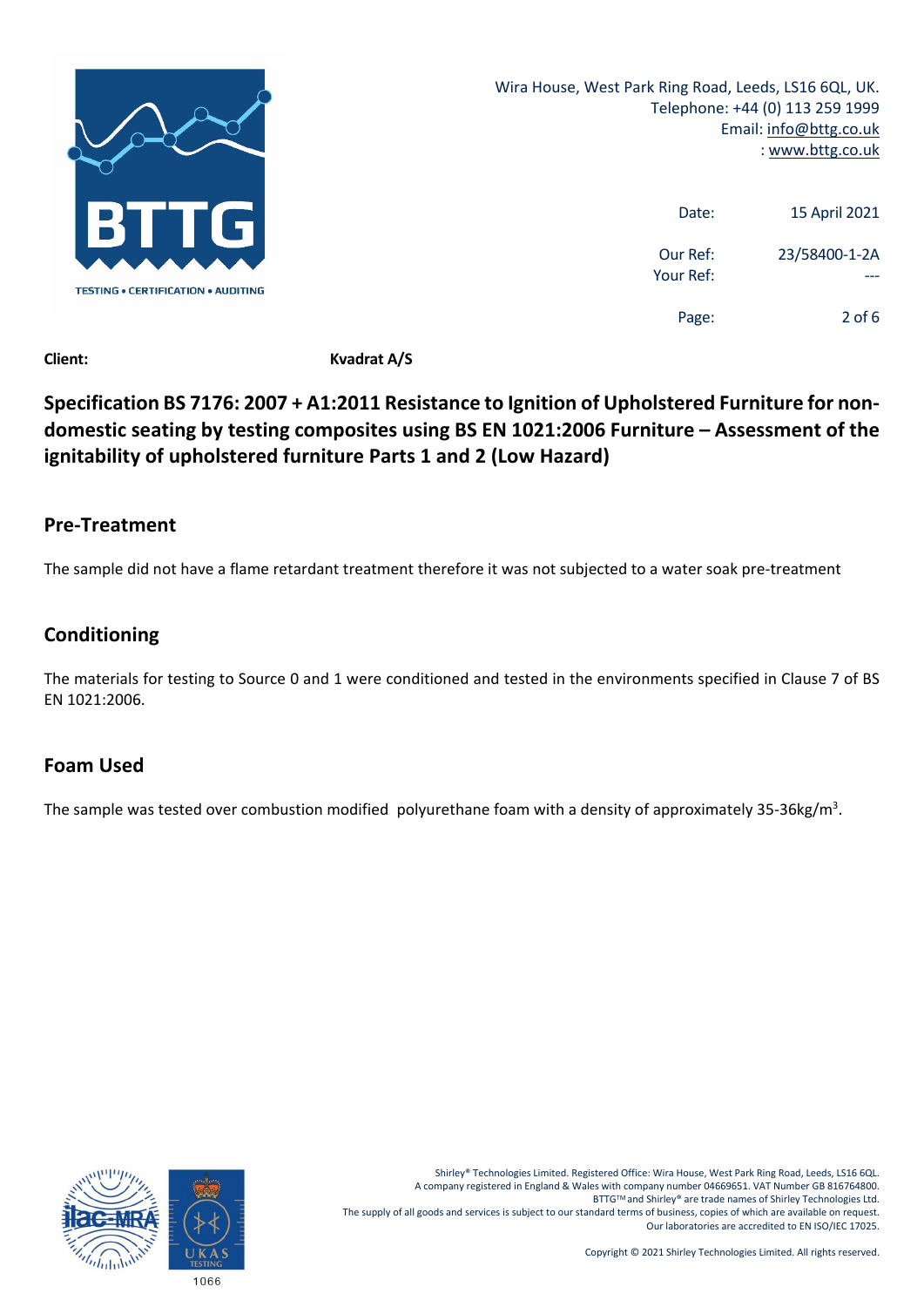

| 15 April 2021 | Date:                 |
|---------------|-----------------------|
| 23/58400-1-2A | Our Ref:<br>Your Ref: |
| $3$ of 6      | Page:                 |

**Client: Kvadrat A/S**

### **Testing to BS EN 1021‐1:2006 – Source 0 – Cigarette**

The sample was tested in accordance with BS EN 1021-1:2006. The sample was tested over combustion modified polyurethane foam with a density of approximately 35-36kg/m<sup>3</sup>.

The test results relate only to the ignitability of the combustion of upholstery composites under the particular conditions of test stated, they are not intended as a means of assessing he full potential fire hazard of the materials of products in use.

#### **Results**

|                                                              | Specimen No.        |                     |
|--------------------------------------------------------------|---------------------|---------------------|
| <b>Smouldering criteria</b>                                  | 1                   | $\overline{2}$      |
| <b>Placement of Cigarette</b>                                | <b>Flat</b>         | <b>Flat</b>         |
| Unsafe escalating combustion                                 | No.                 | No.                 |
| Testing assembly consumed                                    | No.                 | No.                 |
| Smoulders to extremities/full thickness                      | No.                 | No.                 |
| Smoulders more than 1 hour                                   | No.                 | No                  |
| Char >50mm from source                                       | No.                 | No.                 |
| In final examination, presence of progressive<br>smouldering | No.                 | No.                 |
| <b>Flaming criteria</b>                                      | 1                   | 2                   |
| Occurrence of flames                                         | No                  | No.                 |
| <b>Specimen Result</b><br>(Ignition or Non-ignition)         | <b>Non-Ignition</b> | <b>Non-Ignition</b> |

Any "Yes" in smouldering or flaming criteria means Ignition

#### **Cigarette Test Result PASS**



Shirley® Technologies Limited. Registered Office: Wira House, West Park Ring Road, Leeds, LS16 6QL. A company registered in England & Wales with company number 04669651. VAT Number GB 816764800. BTTGTM and Shirley® are trade names of Shirley Technologies Ltd. The supply of all goods and services is subject to our standard terms of business, copies of which are available on request. Our laboratories are accredited to EN ISO/IEC 17025.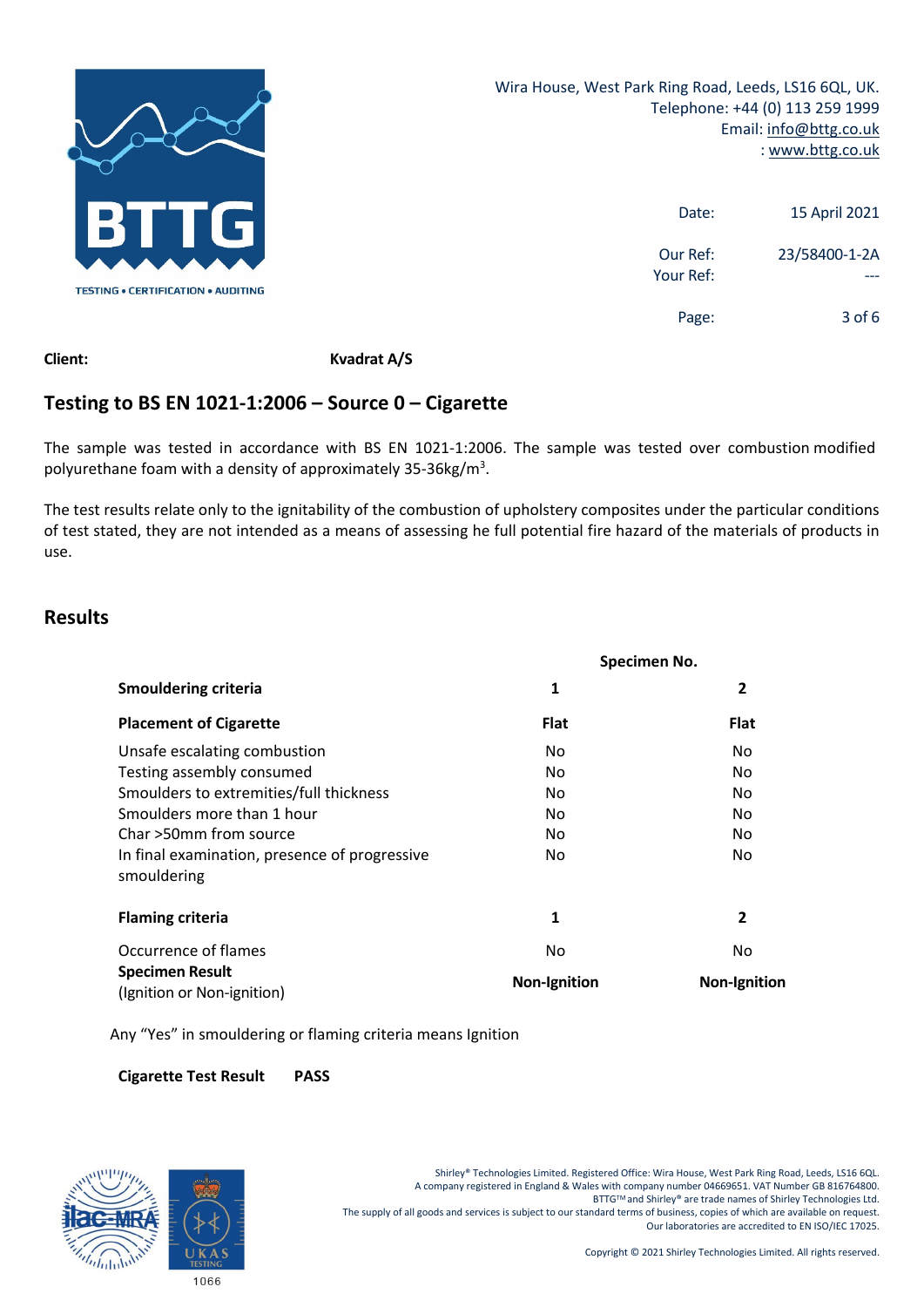

| 15 April 2021 | Date:                 |
|---------------|-----------------------|
| 23/58400-1-2A | Our Ref:<br>Your Ref: |
| 4 of 6        | Page:                 |

**Client: Kvadrat A/S**

#### **BS EN 1021‐2: 2006 – Source 1 – Butane Flame (Match)**

The sample was tested in accordance with BS EN 1021-2:2006. The sample was tested over combustion modified polyurethane foam with a density of approximately 35-36kg/m<sup>3</sup>.

The test results relate only to the ignitability of the combustion of upholstery composites under the particular conditions of test stated, they are not intended as a means of assessing he full potential fire hazard of the materials of products in use.

|                                                      | Specimen No.        |                     |  |
|------------------------------------------------------|---------------------|---------------------|--|
| <b>Smouldering criteria</b>                          | 1                   | $\overline{2}$      |  |
| <b>Placement of Butane Flame</b>                     | <b>Flat</b>         | <b>Flat</b>         |  |
| Unsafe escalating combustion                         | <b>No</b>           | <b>No</b>           |  |
| Testing assembly consumed                            | No                  | No                  |  |
| Smoulders through thickness                          | No                  | No                  |  |
| Smoulders more than 1 hour                           | No                  | No                  |  |
| Char >50mm from source                               | No                  | No                  |  |
| In final examination, presence of                    | No                  | <b>No</b>           |  |
| progressive smouldering                              |                     |                     |  |
| <b>Flaming criteria</b>                              | 1                   | $\overline{2}$      |  |
| Unsafe escalating combustion                         | No                  | No                  |  |
| Testing assembly consumed                            | No                  | No                  |  |
| Burns through thickness                              | No                  | No                  |  |
| Flames longer than 120 seconds                       | No                  | No                  |  |
| In final examination, presence of                    | No                  | No                  |  |
| progressive smouldering                              |                     |                     |  |
| <b>Specimen Result</b><br>(Ignition or Non-ignition) | <b>Non-Ignition</b> | <b>Non-Ignition</b> |  |

Any "Yes" in smouldering or flaming criteria means Ignition

#### **Match Test Result PASS**



Shirley® Technologies Limited. Registered Office: Wira House, West Park Ring Road, Leeds, LS16 6QL. A company registered in England & Wales with company number 04669651. VAT Number GB 816764800. BTTGTM and Shirley® are trade names of Shirley Technologies Ltd. The supply of all goods and services is subject to our standard terms of business, copies of which are available on request. Our laboratories are accredited to EN ISO/IEC 17025.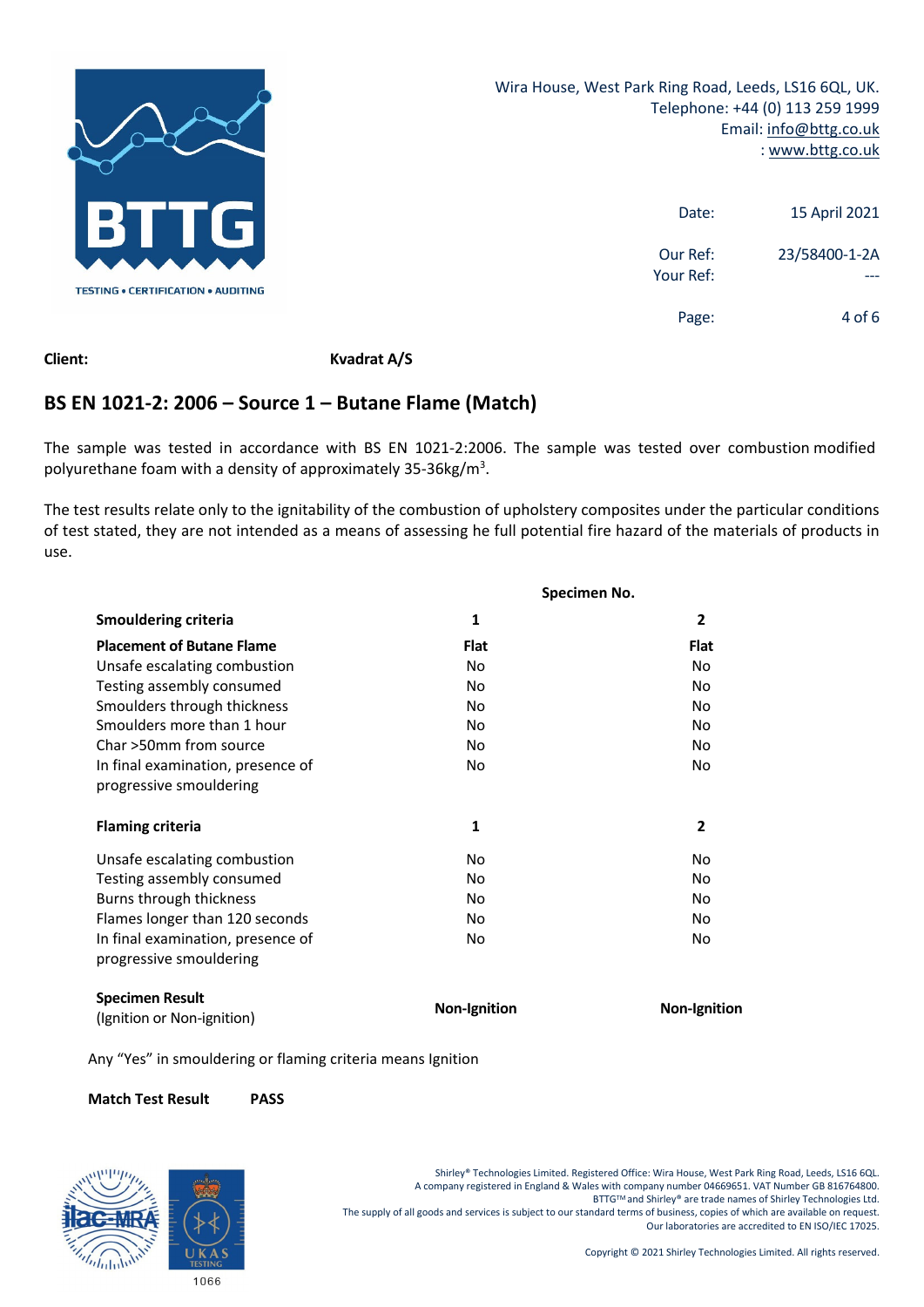

Wira House, West Park Ring Road, Leeds, LS16 6QL, UK. Telephone: +44 (0) 113 259 1999 Email: info@bttg.co.uk : www.bttg.co.uk

| 15 April 2021 | Date:                 |
|---------------|-----------------------|
| 23/58400-1-2A | Our Ref:<br>Your Ref: |
| 5 of 6        | Page:                 |

**Client: Kvadrat A/S**

#### **Conclusion**

The combination of materials meets BS 7176: 2007 + A1:2011 for Low Hazard.

Uncertainty of measurement has not been taken into account when presenting the test result. The relevant uncertainty value is included as an annex which forms an integral part of the report.

See BS 7176: 2007 + A1:2011 Clause 6 for labelling and identification requirements. The test results relate only to the ignitability of the combination of upholstery composites under the particular conditions of test stated (BS EN 1021-1: 2006, BS EN 1021‐2: 2006); they are not intended as a means of assessing the full potential fire hazard of the materials or products in use.

| Reported by:.     |                                                                            | B Bland, Technical Customer Services Officer |
|-------------------|----------------------------------------------------------------------------|----------------------------------------------|
|                   |                                                                            |                                              |
| Countersigned by: | Enquiries concerning this report should be addressed to Customer Services. | P Doherty, Manager                           |



Shirley® Technologies Limited. Registered Office: Wira House, West Park Ring Road, Leeds, LS16 6QL. A company registered in England & Wales with company number 04669651. VAT Number GB 816764800. BTTG™ and Shirley® are trade names of Shirley Technologies Ltd. The supply of all goods and services is subject to our standard terms of business, copies of which are available on request. Our laboratories are accredited to EN ISO/IEC 17025.